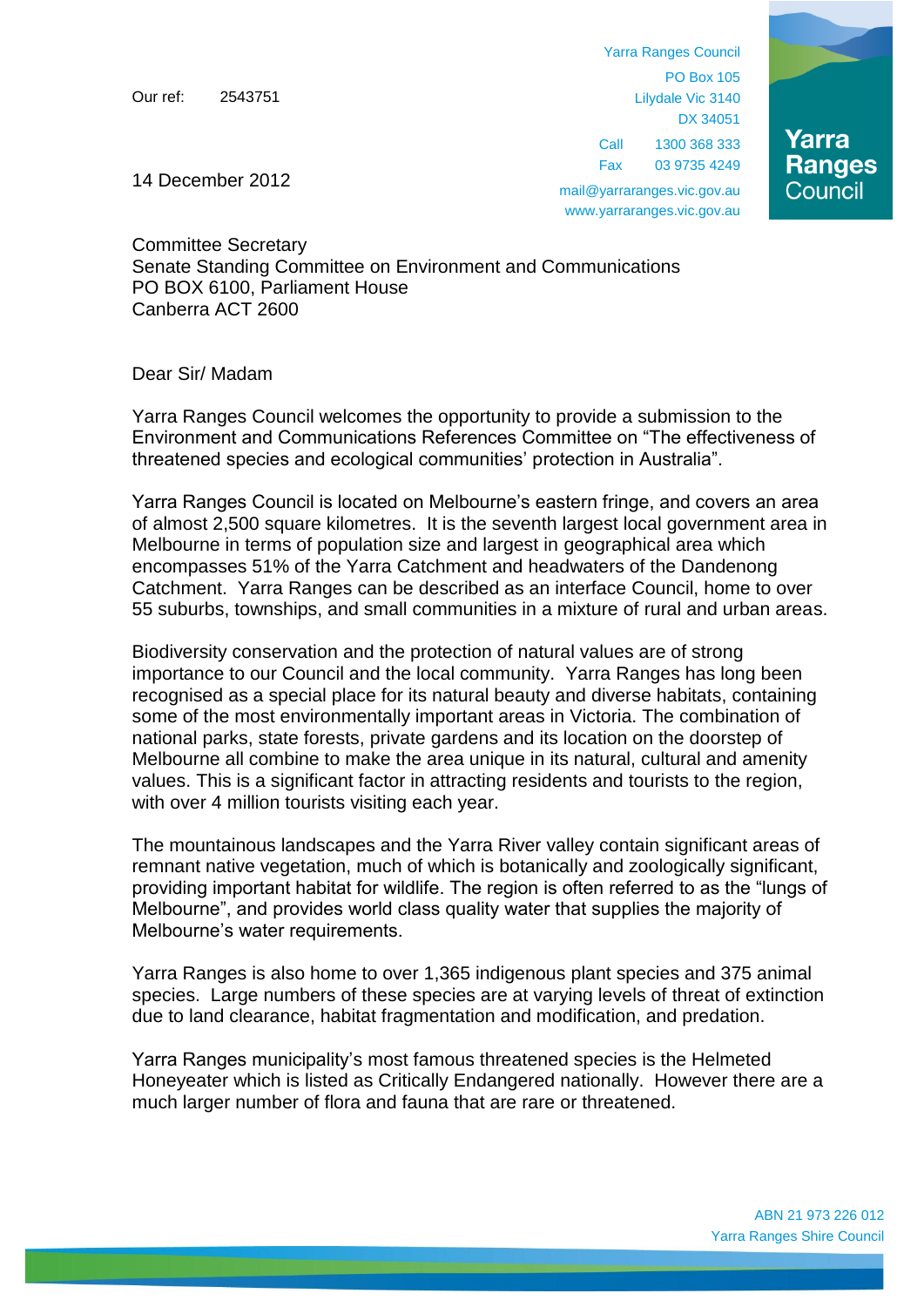Threatened flora species recorded in the municipality total 108 species including 7 species listed as Nationally significant under the Environment Protection and Biodiversity Conservation Act 1999 (EPBC Act).

Rare or threatened fauna species total 62 with 41 being nationally significant under the EPBC Act.

Although all levels of government including our Local Government are actively working on turning around the decline for these species, there is no evidence suggesting we are being successful. The recently released report, State of the Environment Report for Australia, details that even more species are likely to be threatened in the future.

Ecological Communities as represented by Ecological Vegetation Classes (EVC's) in the municipality are under varying levels of threatened status due mostly to historic land clearance. The most threatened EVC's in our municipality are those associated with the fertile floodplains such as Floodplain Riparian Woodlands and wetlands.

Yarra Ranges Council has strong experience in working with Government agencies for the coordination or investment in threatened species improvement projects. A key example of a collaborative project we have partnered in is the Port Phillip and Westernport Catchment Management Authority's Yarra4Life Program.

This program is centred around the protection and enhancement of nationally threatened Helmeted Honeyeater and Leadbeaters Possum habitat as well as the creation of long term, significant, wildlife corridors at a landscape scale.

The program is achieving some great outcomes by improving the use of quite limited resources more effectively via collaboration. However the scientists monitoring these species in the subject area still have concerns for both species as their populations are small and quite vulnerable.

Yarra Ranges Council is supportive of all levels of government partnering with the community to protect and enhance threatened species. The following areas for improvement are recommended for the Committee's consideration to assist our efforts in retaining our threatened species and ecological communities:

- a) The level of investment by State and Federal Governments in threatened species and ecological communities needs to be increased.
- b) There needs to be a consistent long term funding stream in order to leverage voluntary support for conservation of threatened species on private land.
- c) There needs to be a stronger science based decision of priority actions to maximise the effectiveness of turning around the decline for the maximum amount of threatened species and ecological communities.